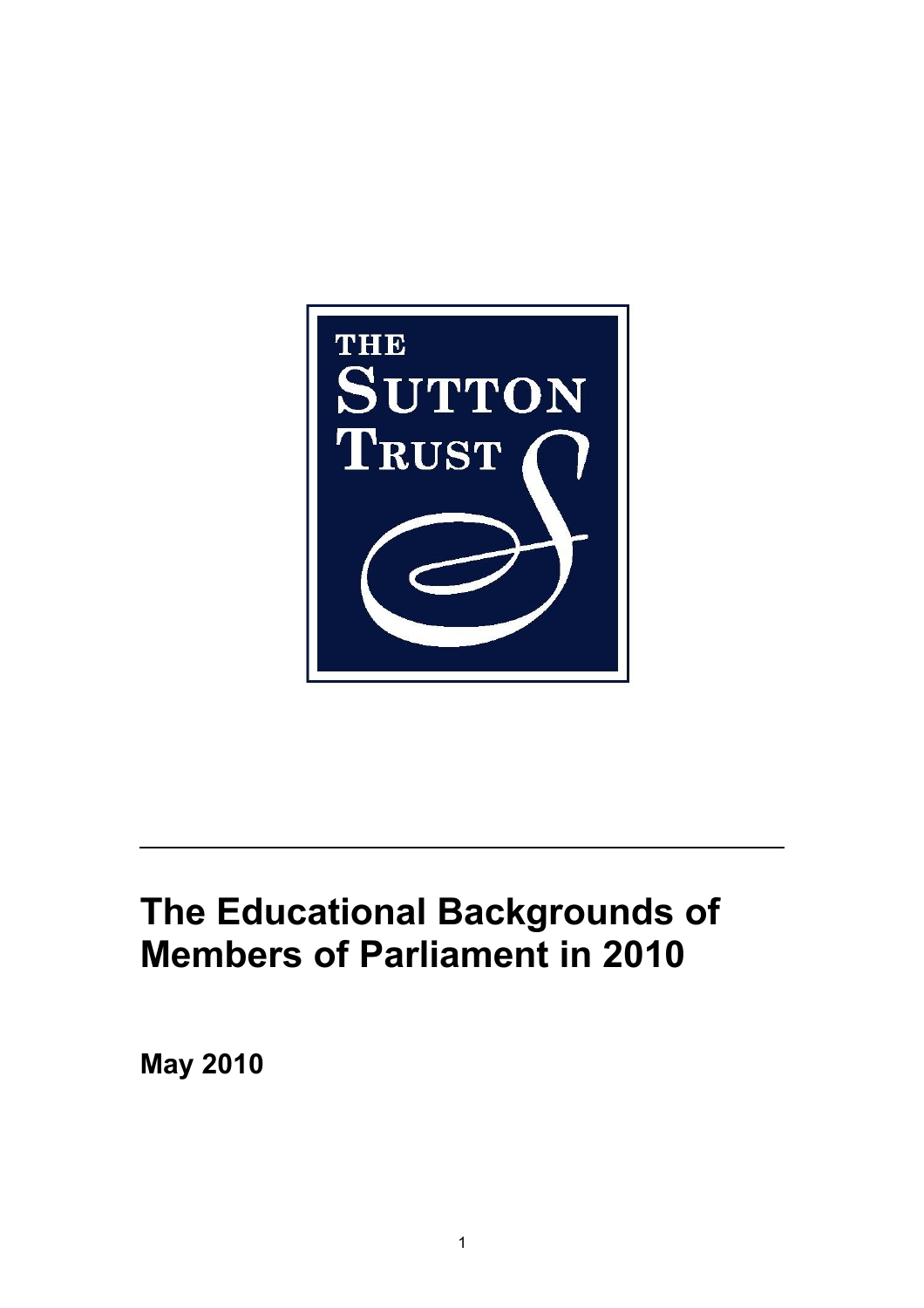## **Key Findings**

#### *School backgrounds of MPs*

- Over one third (35%) of MPs elected in the 2010 General Election attended independent schools, which educate just 7% of the school population. The proportion of MPs attending independent schools is 3 percentage points higher than in the previous 2005 Parliament – bucking a trend during recent decades that has seen the proportion of privately-schooled MPs gradually fall.
- A major factor behind the increase in the rise is the higher number of Conservative MPs - who are much more likely than their Labour peers to have been privatelyschooled.
- Less than half (43%) of MPs were educated in comprehensive state schools, with the remainder having attended state grammar schools (22%).
- 54% of Conservative MPs attended fee paying schools, compared with 40% of Liberal Democrat MPs, and 15% of Labour MPs.
- There are 20 Etonians in the 2010 Parliament -- 5 more than those who served in the 2005 Parliament. Overall 13 schools (12 of which are fee-charging) produce a tenth of all MPs in the new Parliament.
- 35% of newly elected MPs for the 2010 Parliament attended independent schools, the same proportion as MPs who were re-elected.

## *University backgrounds of MPs*

- Nine in ten MPs in 2010 attended university  $-$  by far the highest proportion of any Parliament to date. This includes just under three in ten who were educated at either Oxford or Cambridge universities. Oxford has produced 102 MPs serving in the 2010 Parliament.
- 38% of Conservative MPs were educated at Oxford or Cambridge compared with 20% of Labour MPs and 28% of Liberal Democrat MPs.
- Newly elected MPs were even more likely to be graduates with 94% attending a university, including 69% who had attended a leading research university, and 28% who had attended Oxbridge.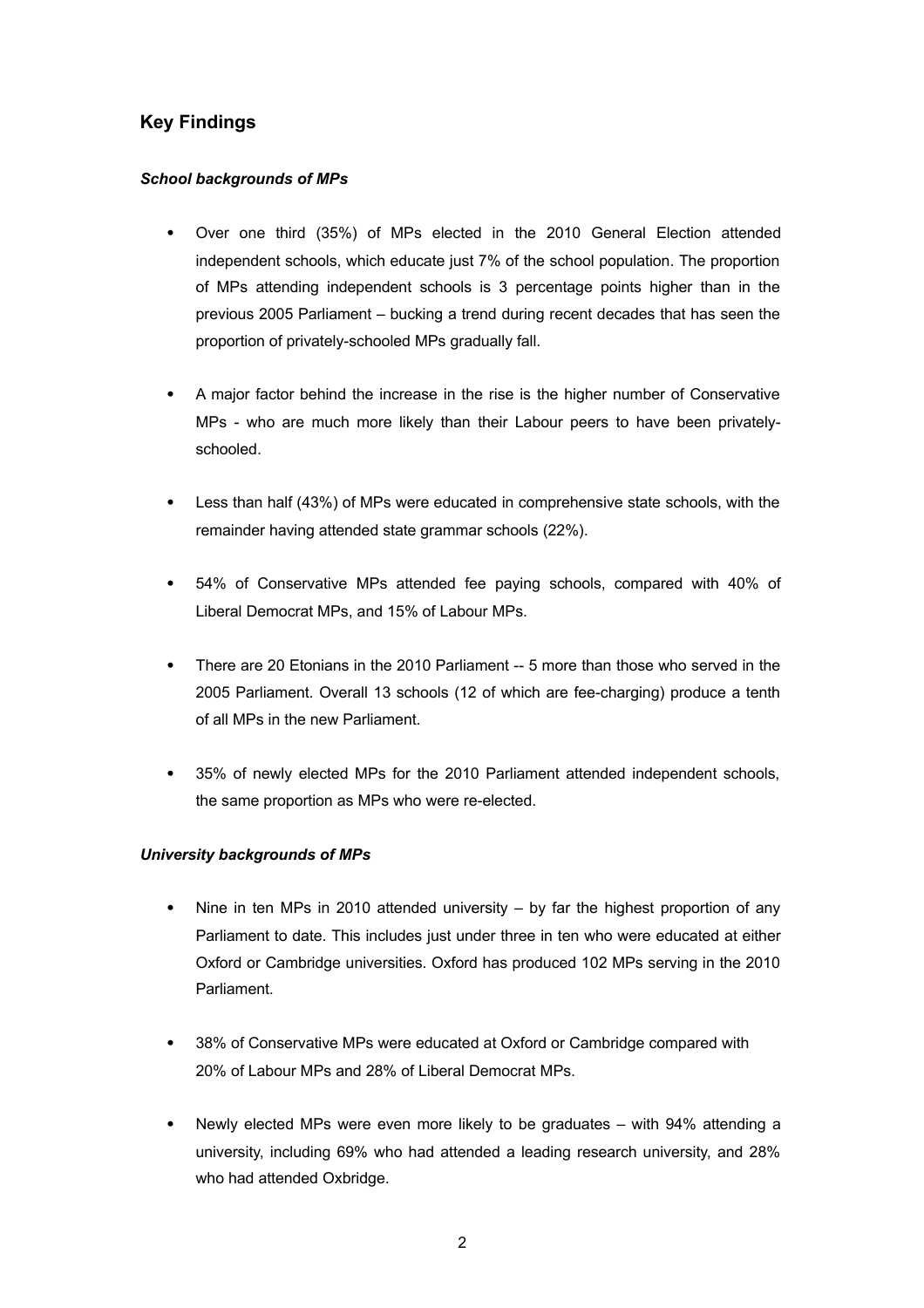#### **Introduction & Methodology**

This note is the latest in a series of reports by the Sutton Trust on the school and university backgrounds of those in a number of leading professions and influential walks of life, including Members of Parliament<sup>[1](#page-2-0)</sup>. The analysis of newly elected and re-elected MPs for the [2](#page-2-1)010 Parliament provides an initial update to the Trust's report on the 2005 Parliament  $^2$ , which summarised the educational backgrounds of MPs, Lords, and members of the Government and shadow Cabinets<sup>[3](#page-2-2)</sup>.

The surveys suggest that social mobility levels are low among the highest echelons of British society. The majority of those holding the most powerful and influential positions in modern Britain come from a small social elite, and are not reflective of the wider society which the professions are intended to serve. Independent schools make up 7% of the school population, yet constitute over half of leading news journalists, medics, chief executives, and 70% of barristers and judges. The problem is that these schools are effectively closed to the vast majority of parents unable to afford the fees, and so the majority of children are consequently unable to access the expertise and facilities available at such schools -- and stand a much lower chance of entering the professions.

The creation of the country's social elites is largely a result of educational inequalities exhibited in the school and university system. Children at leading independent and state schools dominate entry to the country's most highly academically selective universities, which in turn produce the lion's share of graduates in the professions.

These issues are particularly important for Parliament which is intended to represent the people's interests, and which will witness in 2010 the biggest change in its membership in decades. It is also Parliament that is ultimately responsible for our national education policy. And each MP would surely hope that talented children in the state schools in their own constituencies stand the same chances of becoming a future MP as those children from an elite cadre of schools largely serving the affluent.

The school and university backgrounds of MPs were obtained by using a number of publicly available sources, such as *Who's Who*, and MPs' websites, and by contacting prospective MPs directly. Using historical data gathered by the Trust over a number of years, schools were then categorised according to their status at the point at which the MP would have entered the school - often different to the current status of schools. Schools were classified as non-selective state, state grammar, or independent. Universities meanwhile were classified

<span id="page-2-0"></span><sup>&</sup>lt;sup>1</sup> For a summary, see: http://www.suttontrust.com/reports/ST\_MilburnSubmission.pdf

<span id="page-2-1"></span><sup>2</sup> See: http://www.suttontrust.com/reports/PoliticiansBackgrounds\_09-Dec-05.pdf

<span id="page-2-2"></span><sup>&</sup>lt;sup>3</sup> The Trust will subsequently publish a fuller update report considering the educational backgrounds of

Lords and Parliamentarians holding offices within the three main parties in the 2010 Parliament.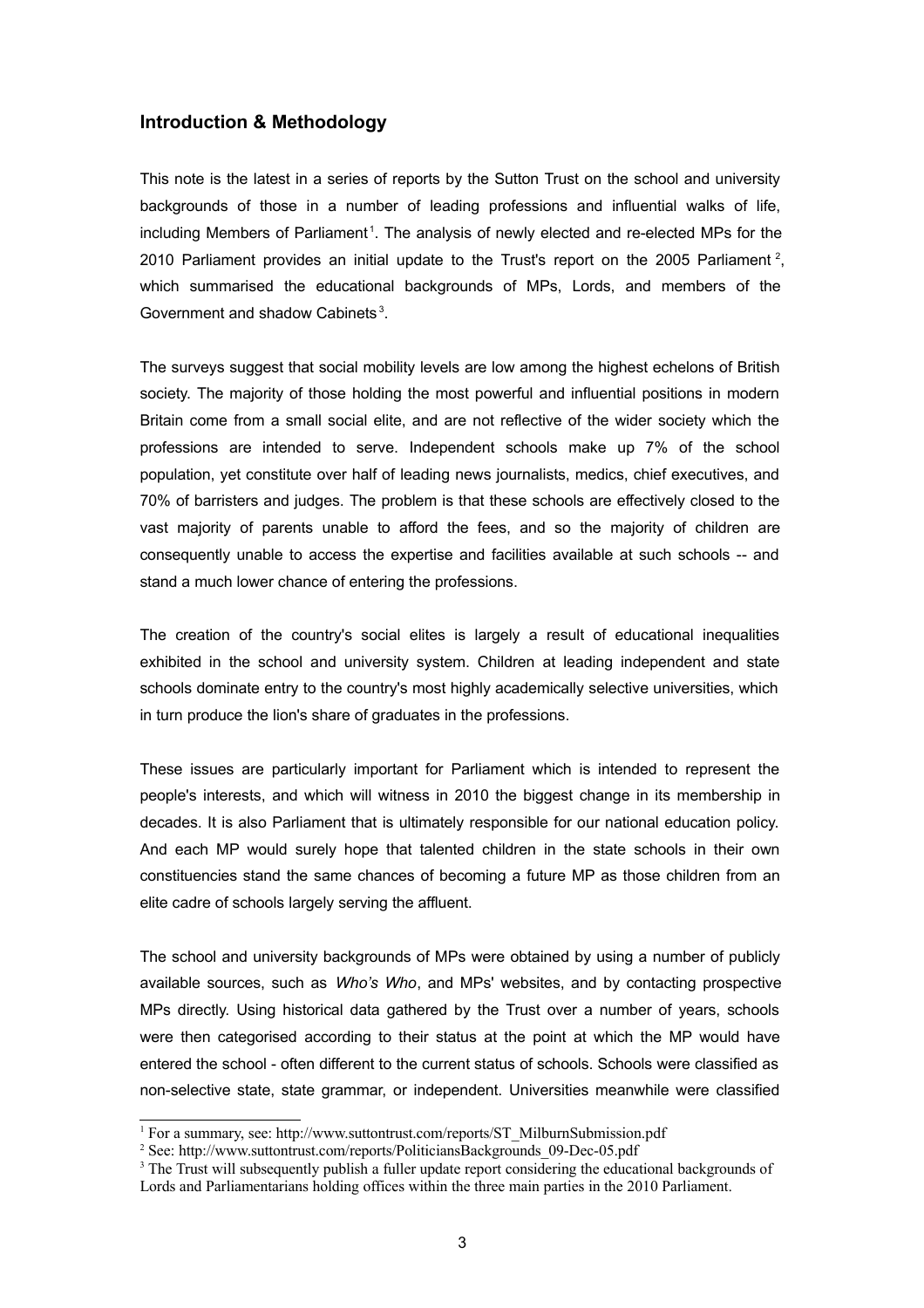into a number of acknowledged groupings: Oxbridge; and leading research universities, defined by membership of the Russell Group or the 1994 Group.

We are extremely grateful to the communications consultancy, the Madano Partnership, for providing a series of analyses on the new MPs for the new Parliament, which has enabled the Trust to produce this analysis immediately after the results of the Election [4](#page-3-0).

The analysis is based on the school and university backgrounds of all members of the House of Commons for whom sufficient data were available. School background information was collected on 620 (96%) of the 649 MPs, with 9 MPs educated abroad, one home-educated, and two who went to specialist schools. No data was available for the remaining MPs: information on schools was not listed in their *Who's Who* entry or alternative official sources; or MPs did not respond to inquiries sent by email.

Information on university attended was collected for 540 MPs, with another 62 MPs who did not go to university, and five who went to university outside the UK. There was no available data for the remaining MPs.

The figures compiled for the 2010 Parliament have been compared with those compiled by the Trust for the 2005 Parliament. In order to look at trends in the educational profile of the Commons over the last half-century, we have also used official data, and information provided in the series of books produced by Denis Kavanagh and David Butler after each General Election<sup>[5](#page-3-1)</sup>.

<span id="page-3-0"></span><sup>4</sup> See: http://www.madano.com/view

<span id="page-3-1"></span><sup>5</sup> *The British General Election of 1951, 55 … 2005,* David Butler and Denis Kavanagh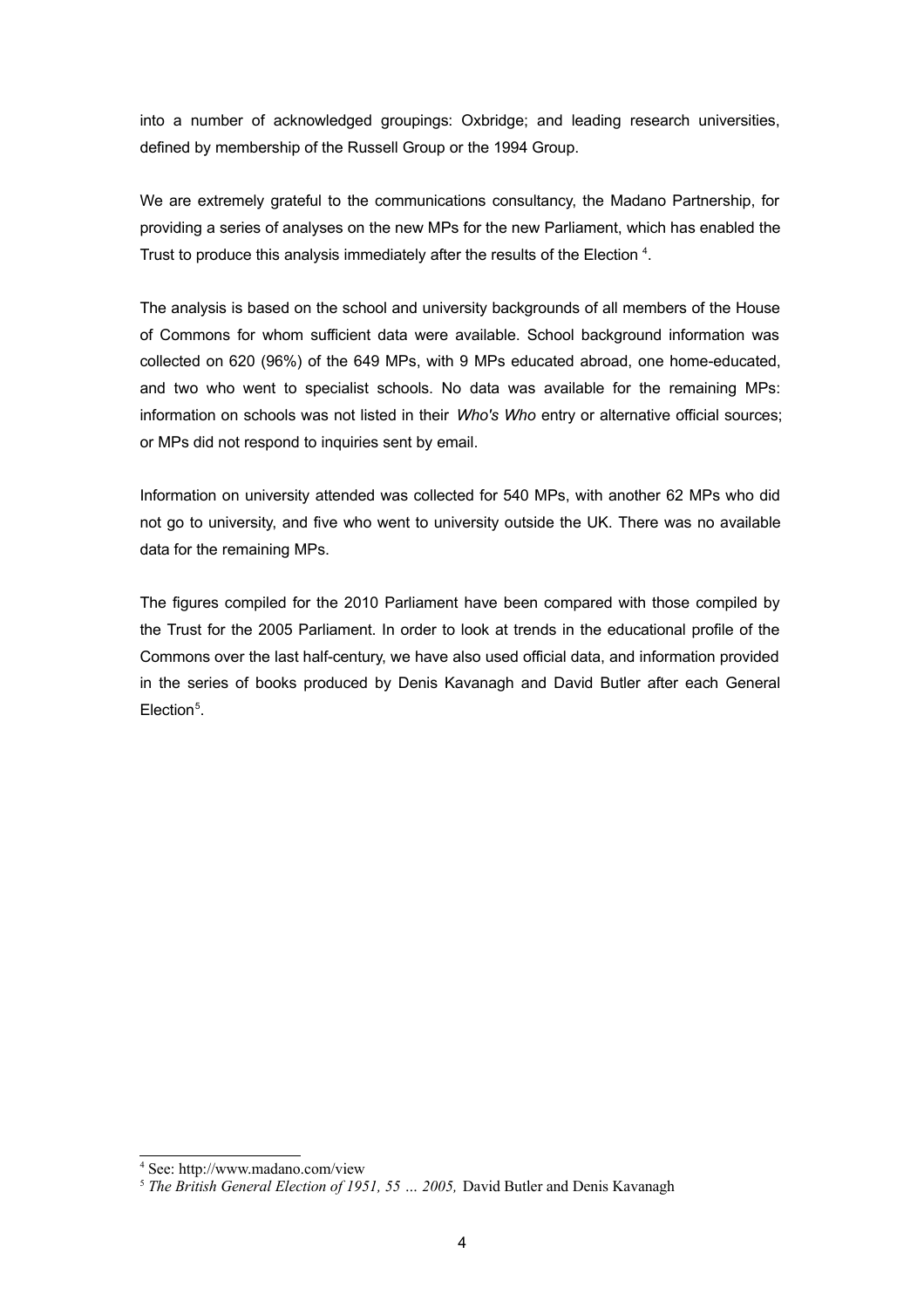## **School attendance**

#### *School backgrounds of Members of the 2010 Parliament*

The following table documents the proportion of MPs in the newly created 2010 Parliament attending different types of school, broken down by the main political parties.

|                            | Total<br>with<br>known<br>data | Ind | %   | <b>State</b><br>Comp | %   | <b>State</b><br>Sel | %   |
|----------------------------|--------------------------------|-----|-----|----------------------|-----|---------------------|-----|
| <b>ALL MPs<sup>6</sup></b> | 608                            | 214 | 35% | 250                  | 41% | 144                 | 24% |
|                            |                                |     |     |                      |     |                     |     |
| Labour                     | 242                            | 37  | 15% | 139                  | 57% | 66                  | 27% |
| Conservative               | 283                            | 153 | 54% | 75                   | 27% | 55                  | 19% |
| <b>Liberal Democrat</b>    | 55                             | 22  | 40% | 21                   | 38% | 12                  | 22% |
| <b>ALL MAIN PARTIES</b>    | 582                            | 212 | 37% | 248                  | 41% | 122                 | 23% |

|  | Table 1: School backgrounds of Members of the 2010 Parliament (educated in the UK) |  |
|--|------------------------------------------------------------------------------------|--|
|  |                                                                                    |  |

Overall, over one third (35%) of MPs have been schooled in the private sector, which educates just 7% of school children in the country. This figure is 3 percentage points higher than that for the previous 2005 Parliament. Of those MPs who attended state maintained schools, over one third went to grammar schools. Just over four in ten (41%) of MPs were educated in comprehensive state schools, with the remainder having attended state grammar schools (24%) – partly a reflection of the selective system under which many were schooled.

Splitting the results by party shows that 54% of Conservative MPs attended a fee-paying school, compared with 15% of their Labour colleagues and 40% of Liberal Democrat MPs. Over four-fifths (85%) of Labour MPs went to state schools. Less than three in ten Conservative MPs went to a state comprehensive school which, today, educates just under nine in ten of our schoolchildren.

#### *Elite schools*

A small exclusive group of fee paying schools have produced several MPs in the 2010 Parliament. Of particular note is Eton, which accounts for 20 MPs - six of whom were newly elected in 2010. This represents a significant increase on the 15 Etonians who served in the

<span id="page-4-0"></span><sup>6</sup> Including the Scottish National Party, Plaid Cymru, Democratic Unionists and other minority parties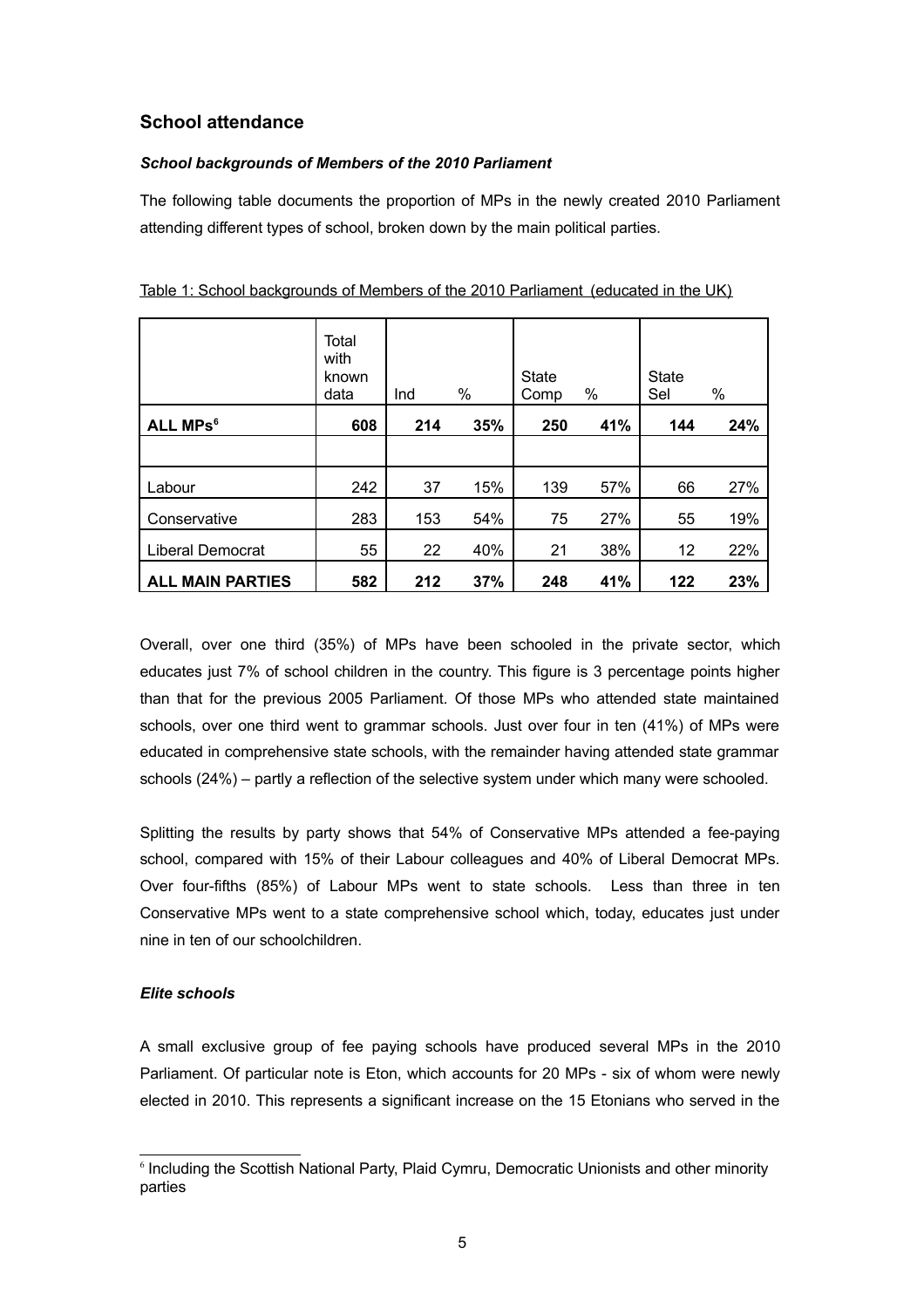2005 Parliament. 19 of the 20 Etonians in 2010 are Conservative MPs, with one Liberal Democrat. Twelve of the MPs who attended Eton also went to Oxbridge.

Two independent schools - Highgate School and Millfield - account for five MPs each, while Westminster and Nottingham High have four MPs in the 2010 Parliament. Reading School, a selective state school, also has four former pupils who are now MPs. Overall 13 schools (12 of which are fee-charging) produce a tenth of all MPs in the new Parliament.

#### *School backgrounds of newly elected members of the 2010 Parliament*

There are also some differences in the educational profiles of the new intake of MPs for the 2010 Parliament, compared with incumbent MPs who have been re-elected again in 2010, as table 2 below shows. There is a decline in the numbers of new MPs educated at grammar schools – an expected trend as younger cohorts will have been educated after the majority of grammars were abolished. The proportion of independently educated MPs meanwhile shows no change.

Table 2: Comparing the school backgrounds of newly elected and re-elected MPs in the 2010 Parliament

|               | Newly-elected<br><b>MPs</b> | Re-elected MPs |
|---------------|-----------------------------|----------------|
| Independent   | 35%                         | 35%            |
| Comprehensive | 45%                         | 39%            |
| Selective     | 19%                         | 26%            |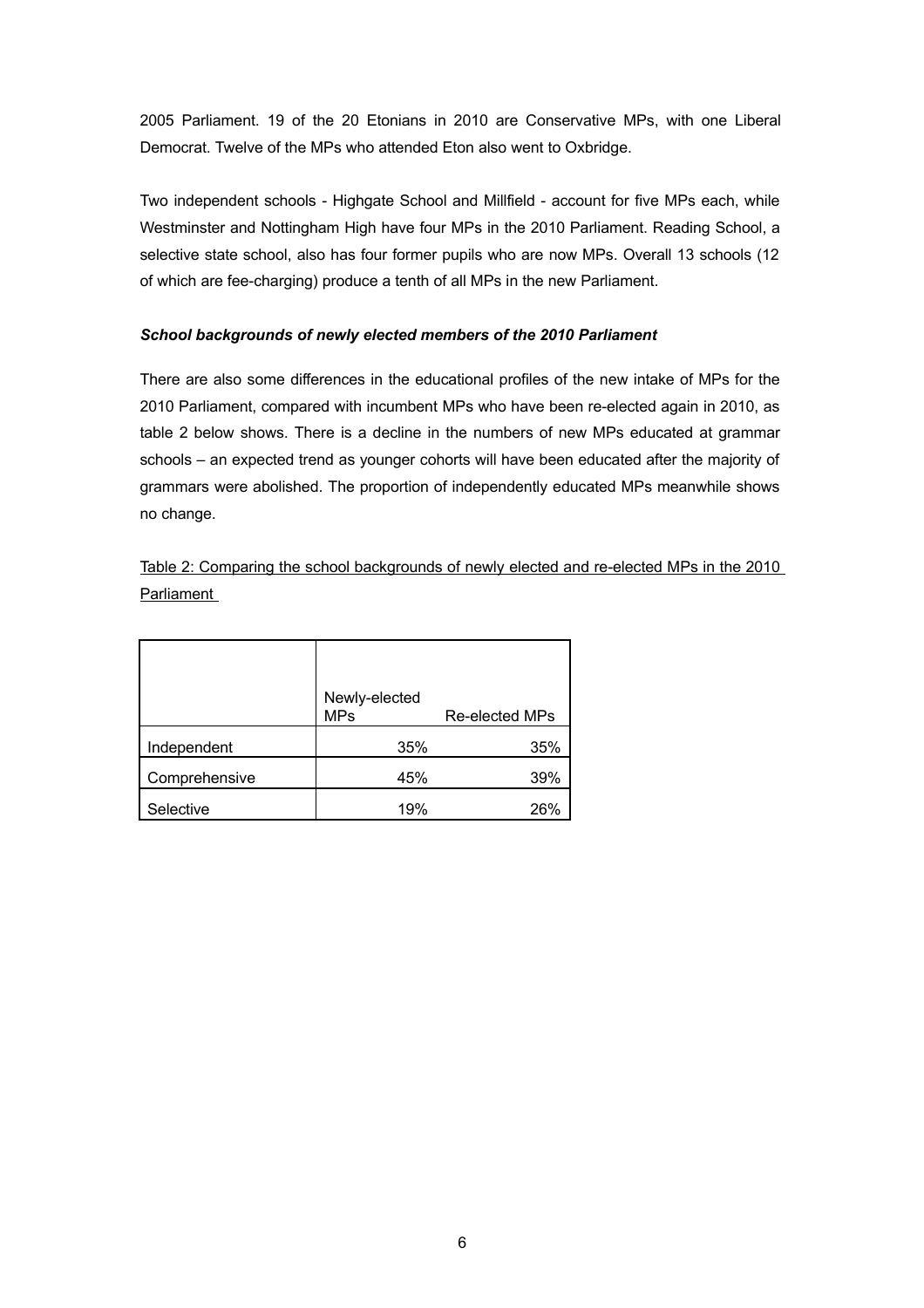#### *School backgrounds of MPs in successive Parliaments*

Over the last fifty years the representation of privately-educated MPs among the three main parties has been following a gradual downward trend. The table below shows how the proportion of independently educated MPs for the three Main Parties has changed since the 1979 Election. A general downward trend is seen for all three Parties. However, the overall percentage of independently educated MPs has now increased for the 2005 and 2010 Parliaments. This partly reflects the changing balance of the different political Parties: a greater share of seats for the Conservatives is associated with an overall rise in privately educated MPs.

Table 3: How the proportion of independently educated MPs from the three main political parties has changed over recent Parliaments

|                                             | 1979 | 1983 | 1987 | 1992 | 1997 | 2001 | 2005 | 2010 |
|---------------------------------------------|------|------|------|------|------|------|------|------|
| <b>MPs of the</b><br>Main<br><b>Parties</b> | 49%  | 51%  | 47%  | 41%  | 30%  | 31%  | 34%  | 37%  |
| Conservative                                | 73%  | 70%  | 68%  | 62%  | 66%  | 64%  | 60%  | 54%  |
| Liberal<br>Democrat                         | 55%  | 52%  | 45%  | 50%  | 41%  | 35%  | 39%  | 40%  |
| Labour                                      | 18%  | 14%  | 14%  | 15%  | 16%  | 17%  | 18%  | 15%  |

Figures compiled by the Trust combined with data from The British General Election of 1951, 55 ... 2005, David *Butler and Denis Kavanagh.*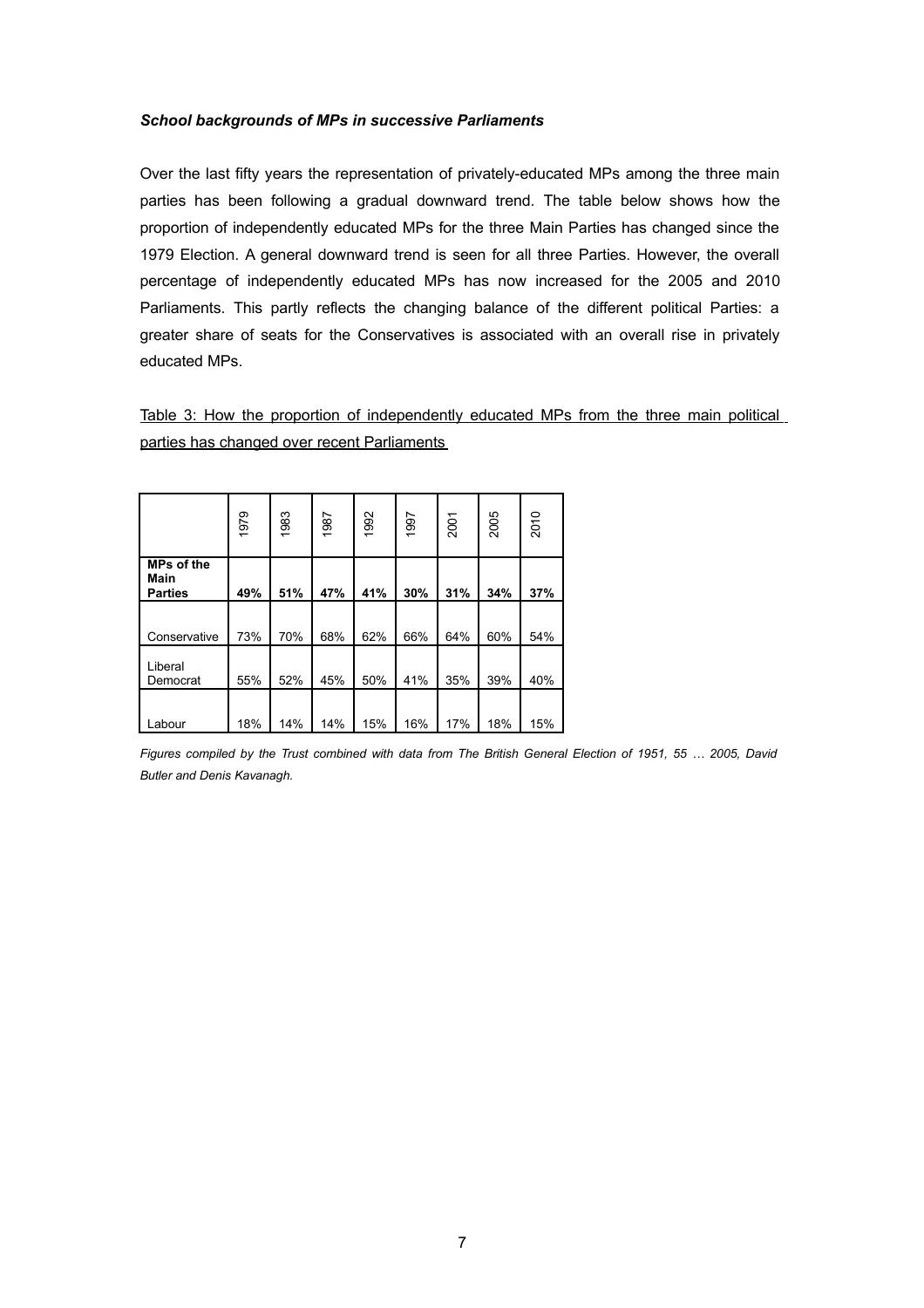## **University attendance**

#### *University, research-led university and Oxbridge attendance among MPs in 2010*

The following table documents the proportion of MPs elected in 2010, broken down by the main political parties, attending different types of university. Nine in ten MPs in 2010 attended university – by far the highest proportion to date (in 2005, the figure was 72%). This includes just under three in ten who were educated at either Oxford or Cambridge, and two thirds who attended one of the countries leading research universities (including Oxbridge).

Oxford University has produced 102 MPs serving in the 2010 Parliament<sup>[7](#page-7-0)</sup>. Other universities producing high numbers of MPs include Cambridge (58), the London School of Economics (25), Edinburgh (15), Manchester (14), and Durham (12).

|                                | Total<br>with<br>known<br>data | Not at<br>Univ | %   | Total<br>Univ | $\%$ | Oxbri<br>dge | %   | Res<br>Uni <sup>8</sup> | %   |
|--------------------------------|--------------------------------|----------------|-----|---------------|------|--------------|-----|-------------------------|-----|
| <b>All MPs</b>                 | 601                            | 61             | 10% | 540           | 90%  | 170          | 28% | 381                     | 63% |
|                                |                                |                |     |               |      |              |     |                         |     |
| Labour                         | 245                            | 34             | 14% | 211           | 86%  | 49           | 20% | 135                     | 55% |
| Cons                           | 275                            | 13             | 5%  | 262           | 95%  | 104          | 38% | 202                     | 73% |
| Lib Dem                        | 57                             | 7              | 12% | 50            | 88%  | 16           | 28% | 36                      | 63% |
| <b>TOTAL</b><br>(main parties) | 577                            | 54             | 9%  | 523           | 91%  | 169          | 29% | 373                     | 65% |

Table 4: Universities attended by MPs

Broken down by party, 95% of Conservative MPs have been to university, including 38% to Oxbridge. Meanwhile 86% of Labour MPs went to university, and 88% of Liberal Democrats.

Newly elected MPs were even more likely to be graduates – with 94% attending a university, 69% had attended a leading research university, and 28% had attended one of the Oxbridge universities. MPs have effectively become a graduate profession.

<span id="page-7-0"></span><sup>7</sup> This prominence of Oxford is also reflected in the backgrounds of Prime Ministers. Since 1940, all but three Prime Ministers (Winston Churchill, Jim Callaghan and John Major) have attended university. All of those who went to university were educated at Oxford, with the exception of Gordon Brown, who went to Edinburgh University.

<span id="page-7-1"></span><sup>&</sup>lt;sup>8</sup> Defined by membership of the Russell Group or the 1994 Group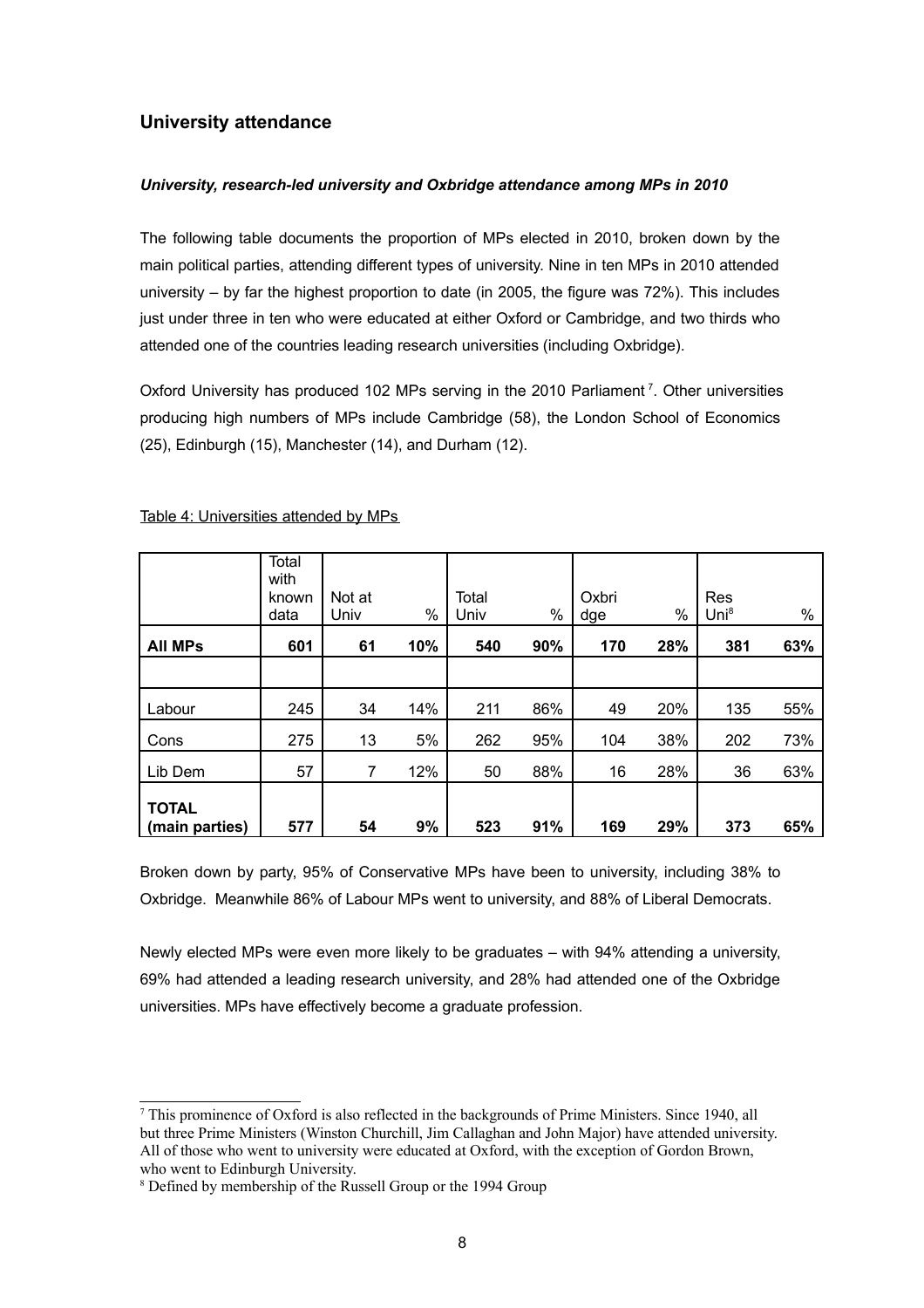#### *Oxbridge attendance for successive Parliaments*

Across all three parties, the proportion of MPs who went to Oxford or Cambridge has fallen since 1951, having peaked in the late Sixties and Seventies, as shown by the following table. The representation of Oxbridge graduates on the Tory benches has fallen significantly, but Conservative MPs remain roughly twice as likely to have attended Oxford or Cambridge as their Labour colleagues.

Table 6: How the proportion of Oxbridge educated MPs from the three main political parties has changed for successive Parliaments

|                    | 1951 | 1966 | 74<br>ਨੂੰ | 1979 | 992<br>$\overline{\phantom{0}}$ | 1997 | 2001 | 2005 | 2010 |
|--------------------|------|------|-----------|------|---------------------------------|------|------|------|------|
| Cons<br>(Oxbridge) | 52%  | 57%  | 56%       | 49%  | 45%                             | 51%  | 48%  | 43%  | 38%  |
| LD<br>(Oxbridge)   |      | 50%  | 38%       | 27%  | 30%                             | 33%  | 27%  | 31%  | 28%  |
| Lab<br>(Oxbridge)  | 19%  | 23%  | 25%       | 21%  | 16%                             | 15%  | 16%  | 16%  | 20%  |

Figures for previous years from The British General Election of 1951, 55 … 2005, David Butler and Denis Kavanagh.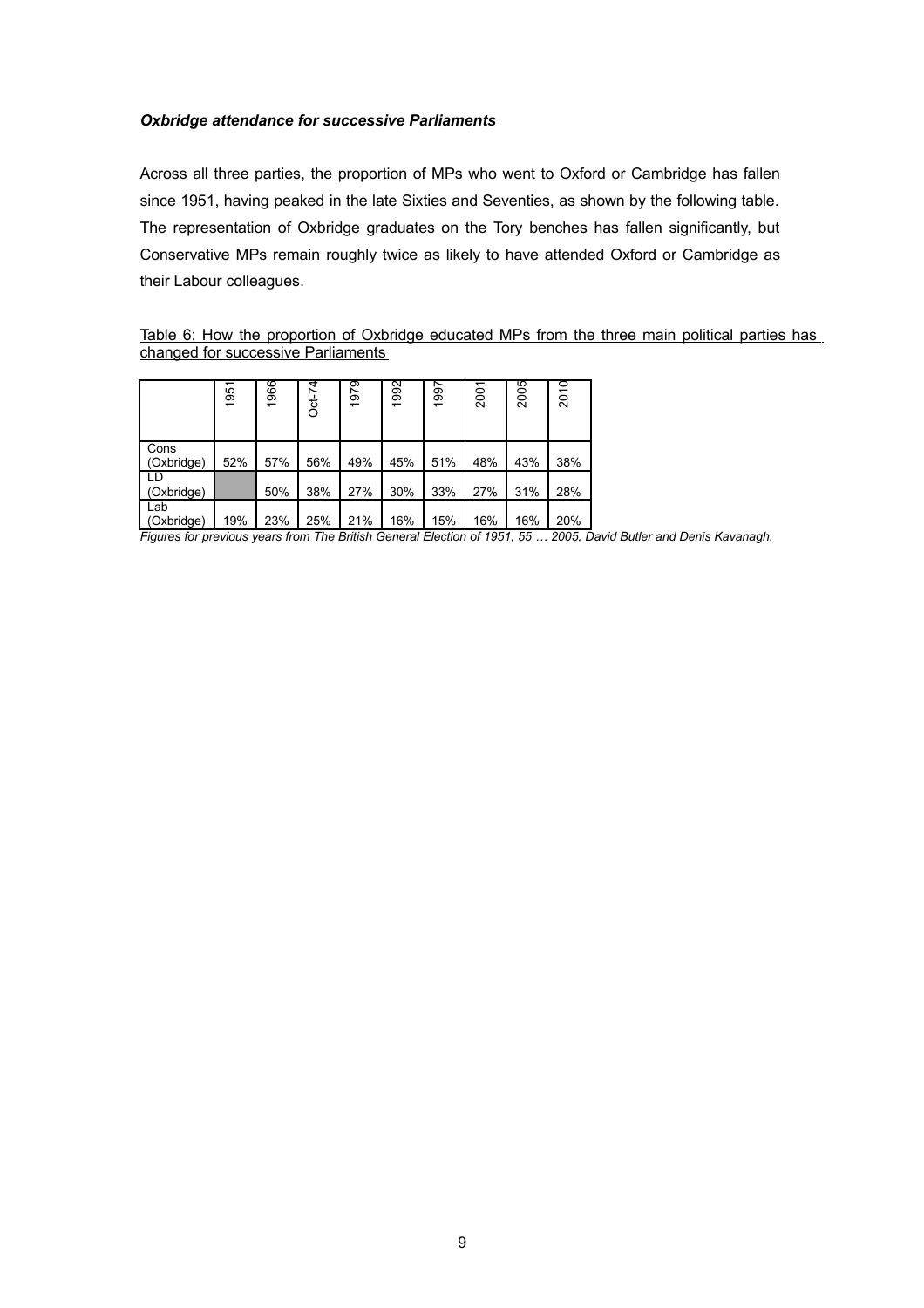## **Conclusions**

These results show clearly that the educational profile of our representatives in the 2010 Parliament does not reflect society at large. Newly elected and re-elected Members of Parliament educated at independent schools are disproportionately represented. And many of those MPs educated in the state system attended a small cadre of exclusive state schools.

Much of this imbalance may be attributed to political reasons: our analysis shows that educational background is closely linked to party affiliation and the larger number of Conservative MPs inevitably means an increased representation of the independent sector overall in Parliament, regardless of any other factors. Yet this is certainly not the whole story: the Parliament as a whole remains very much a social elite.

There are many factors which determine who ends up being elected in Parliament, but these findings are at least partly symptomatic of a wider issue – the profound educational inequalities which continue to blight our country. The chances of becoming an MP in later life are overwhelmingly greater for those children lucky enough to attend a small number of prestigious schools that dominate admissions to elite universities which in turn supply the majority of entrants to the country's most influential positions in professional and public life.

The Sutton Trust's latest report into education mobility, an indicator of future social mobility, found that children's levels of achievement are more closely linked to their parents' background in England than in many other developed nations. There are signs of some improvement over the period of the Labour Government, but stark inequalities remain <sup>[9](#page-9-0)</sup>. The Trust believes that there are a number innovative and cost-effective schemes and policies, from the early years to university access, that could be piloted to help to narrow this achievement gap<sup>[10](#page-9-1)</sup>.

Over and above educational inequalities the Trust remains concerned about systematic barriers to non-privileged youngsters during the early career phases of many professions including the world of politics. Other reviews have confirmed the growing proportion of 'career MPs' among new the new breed of MPs - those who have worked almost exclusively in other research or advisory roles in politics already, or alternatively come from other professional backgrounds. The concern is that those from non-privileged backgrounds are less likely to be able to exploit such opportunities due to a combination of factors - low job security and pay, the high costs of living in London, and the lack of social networks to get the crucial first foot in the door. The Trust has outlined a number of recommendations to address these issues in its submission to the recent Government commissioned report on access to the professions.

<span id="page-9-0"></span><sup>&</sup>lt;sup>9</sup> http://www.suttontrust.com/reports/Education\_mobility\_in\_england.pdf

<span id="page-9-1"></span><sup>&</sup>lt;sup>10</sup> http://www.suttontrust.com/reports/20100312<sup>\_</sup>mobility\_manifesto.pdf